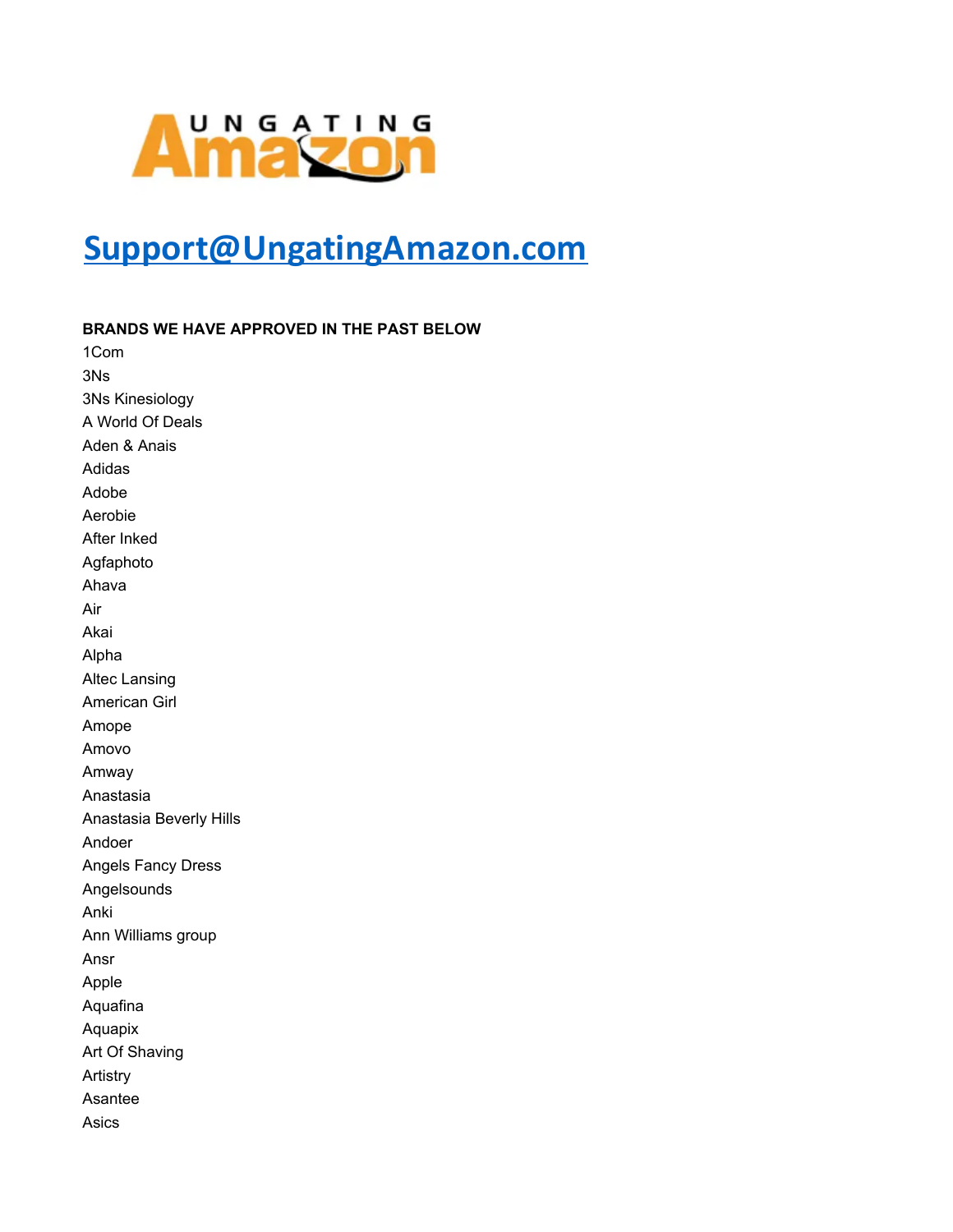ASOTV Atmosphere Audio Technica Audiotech Australian Gold Avon Baby Born Baby Bullet Baby Dumpling Babybjorn **Babyliss** Babyplus Babyplus Company Baggallini Balm Cosmetics Bamix Bandai Bare Essentials Cosmetics Bargain Max Decals Bassbuds Bayer Advantage Beaba Beachbody Beats By Dre Beauty by Earth Beauty Pet Belkin Bella Benchmade Benefiber Berwick Besdata Best Home Bestomz BH Cosmetics BH Costmetics Bic Big Mouth Billy Jealousy **Biolite Birkenstock** Black & Decker Black Diamond **Bliss** Blitzball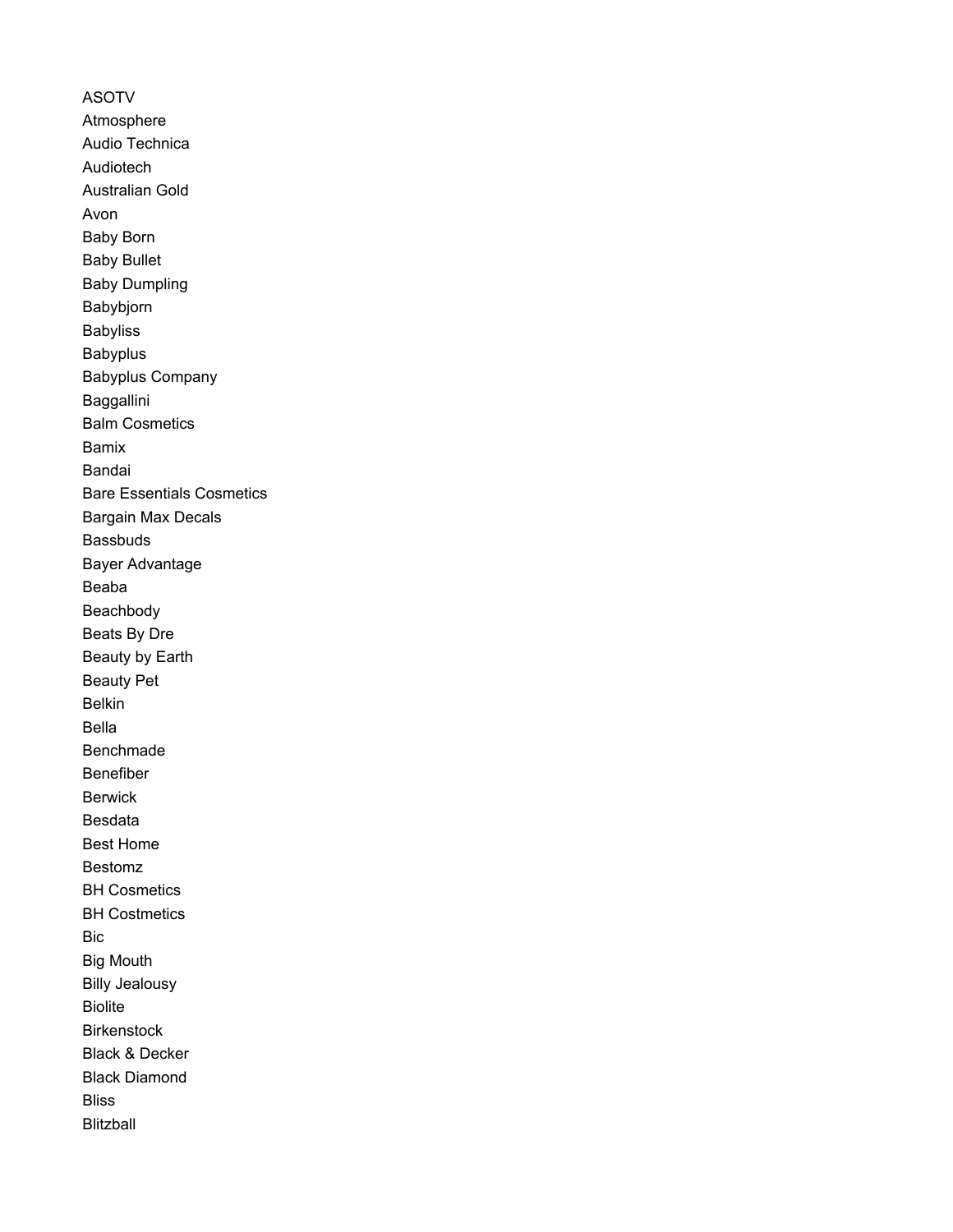Blue Microphones Bodum Body Shop Boley Borghese Bose Boston Boston Acoustics Bpro Brach's Bracoo Braggs Braggs Apple Cider Vinegar Bratz **Braun** Breville **Britannia** Britannia Games **Britax** Brookstone Brother Buck Bulbhead **Burberry** Burt's Bees Butter London **Butterick** Buxom Buxom Cable Matters **Calphalon** Calvin Klein Canary Cane & Austin Canon Canon Cameras Capital Brands Cargo Carter's Casio Caudalie Cel-Fi Chanel **Chemex** Chi Chico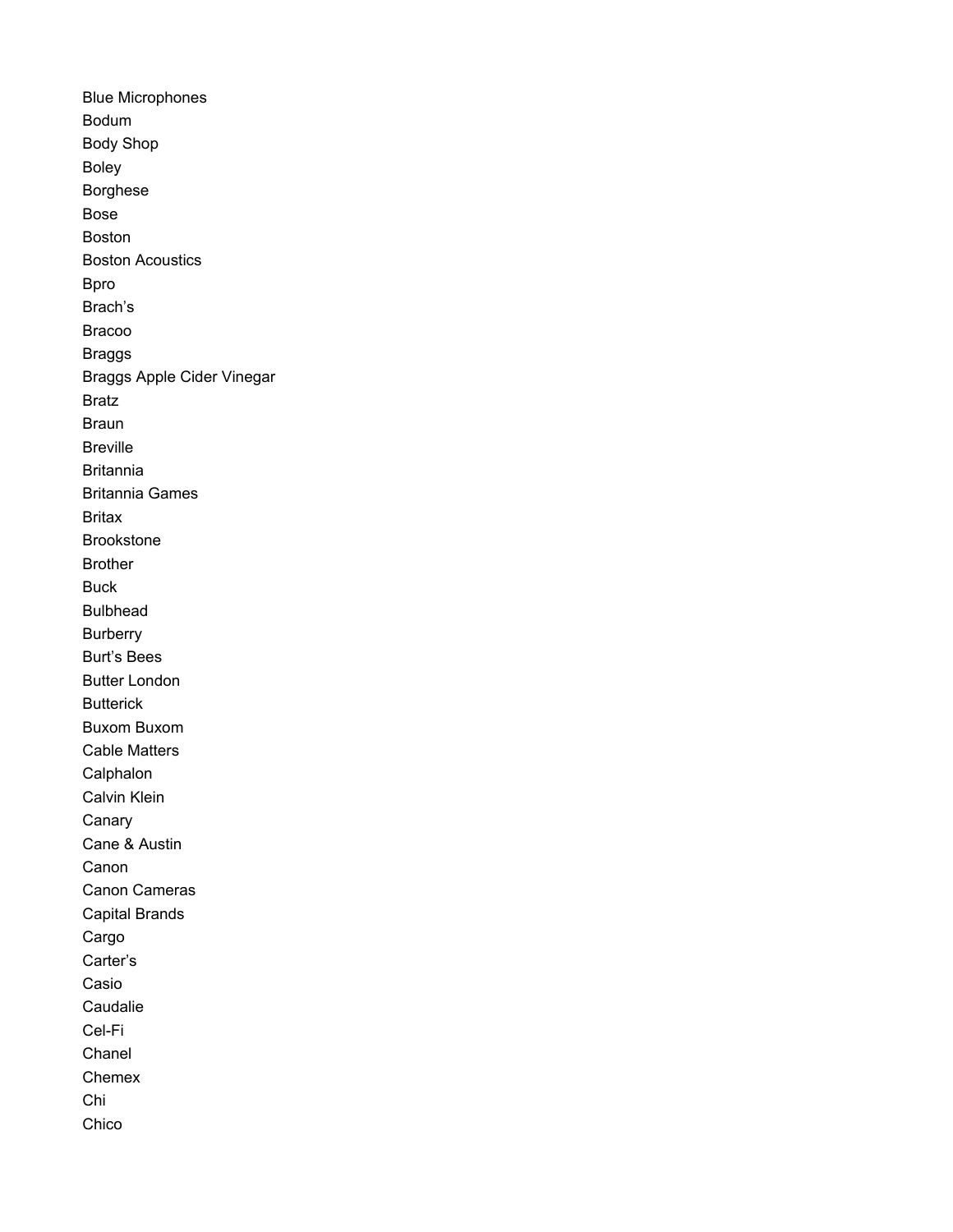Chinkyboo Chloe Christian Dior Citizen ClicTime Clinique Cloud B **Coach** Cole & Mason Coleman College Hill Games Color WOW Columbia **Comfylife** Comic Concept Comic Images Comic Maker Comic-Concept **Comtrex** Converse Crabtree & Evelyn Craft-tastic Crayola Crayola Cra-Z-Art Cra-Z-Gell Cra-Z-Slimy Crocs **Crosley** Cross Crucial Cuddl duds **Cuisinart** Cult Cosmetics Dandy Blend Davey **Davidoff DBPower** Ddf Dead Sea Deborah Lippman **DecoBros** Deejo Definitive Technology Dell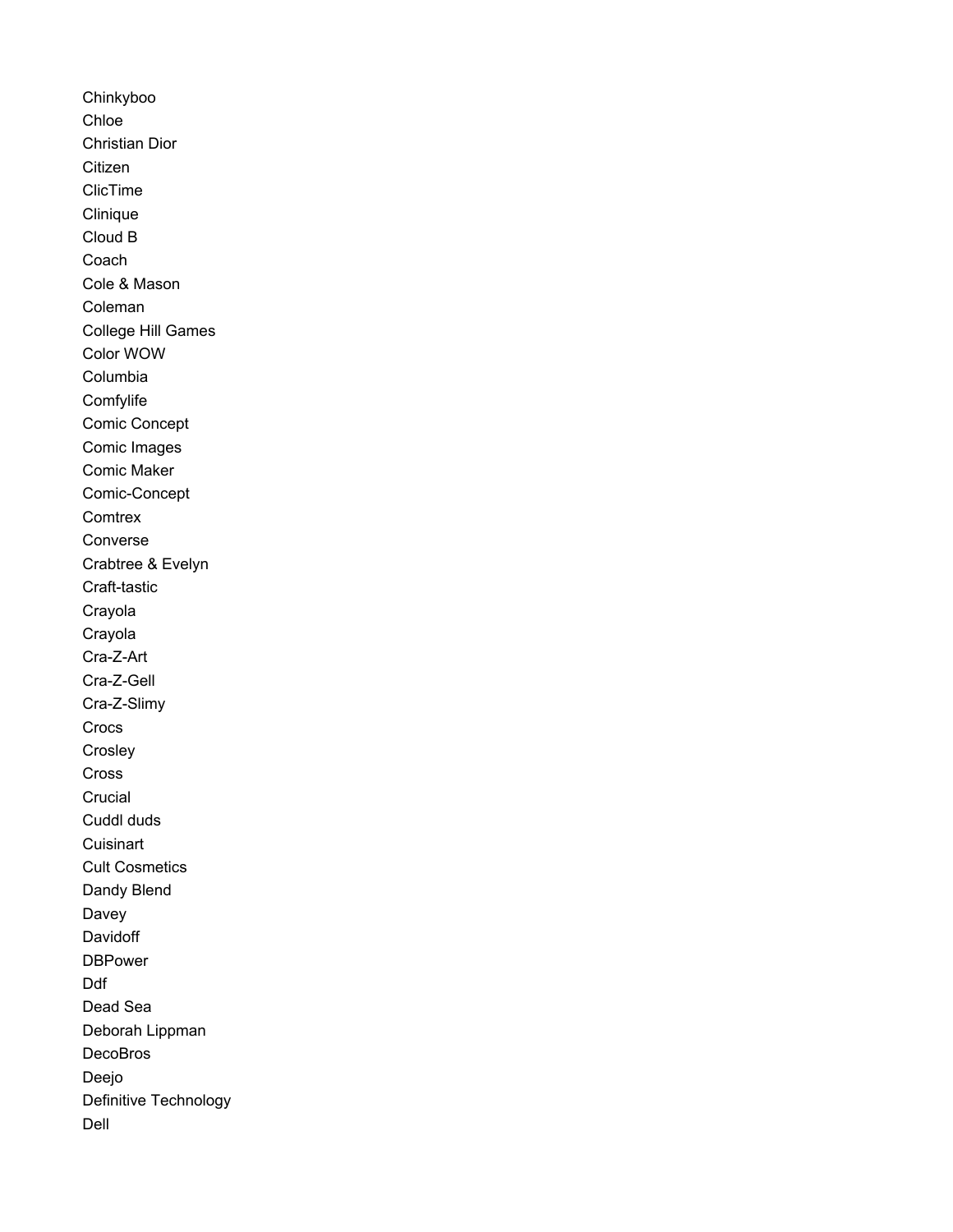Delorghi Denon Deny Designs **Deuter** Dewalt Dickies Diesel Discovery Kids Disney Disney Frozen DJI **Dkny** Dockers Dog & Bone Dolce & Gabbana Doterra Dove Dr. Brandt Dr. Denese Dr. Dennis Gross Skin Care Dremel Dunkin Donuts Easypix EB5 Eco Defense Eero Elizabeth Arden Emile Henry Energizer Epilady Epson Ergobaby Escada eSpring Essie Estroven Eureka Excedrin Sinus Headache Eyeko Farberware Favorite Findings Felina Ferragamo Fifty/Fifty Fingerlings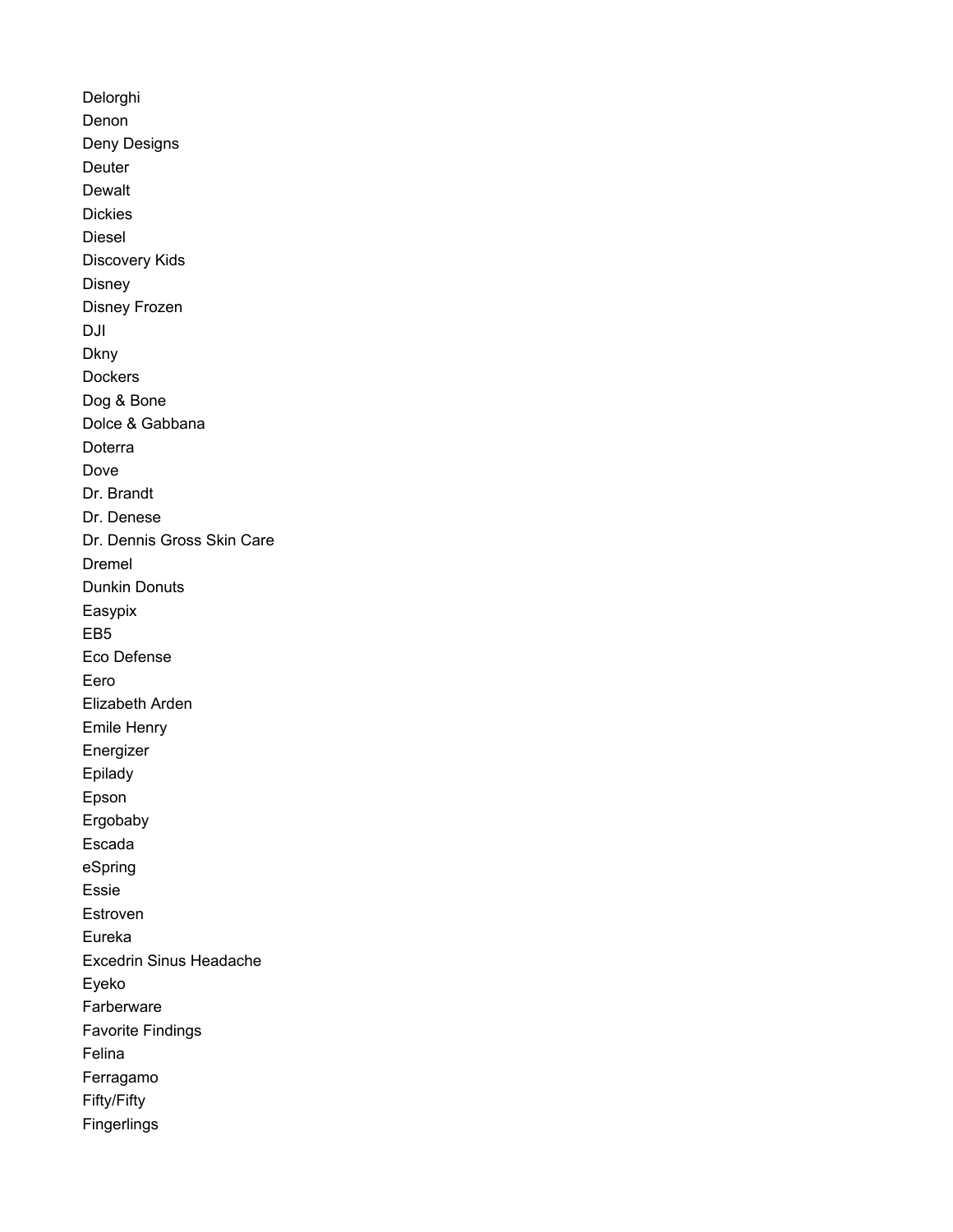Finnlo Firstcom Fissler Gmbh Fitbit Fitlife Fizz Creations Ltd Flexseal Flextape Fossil Franklin Electronics Fremantle Home Entertainment Frozen (Disney) Frye Funko **Furminator** Future Play **Garnier GARUNK Gatco** GEFU Spirelli Spiral Slicer Gel-a-peel Georgie Interactive Puppy Georgio Armani Gerber Baby Food Gibby & Libby Gigamic **Gigen Gillette** Ginna Rose Atelelier Giraffe Bath & Body **Glitzhome** Gn Netcom Go Extreme Goal Zero Godefroy Eyebrow Tint Goextreme Goldfaden MD **GoldieBlox** Google Chromecast Grace & Stella Graco Green Mountain Coffee **Griffin** Grill Daddy **Gucci**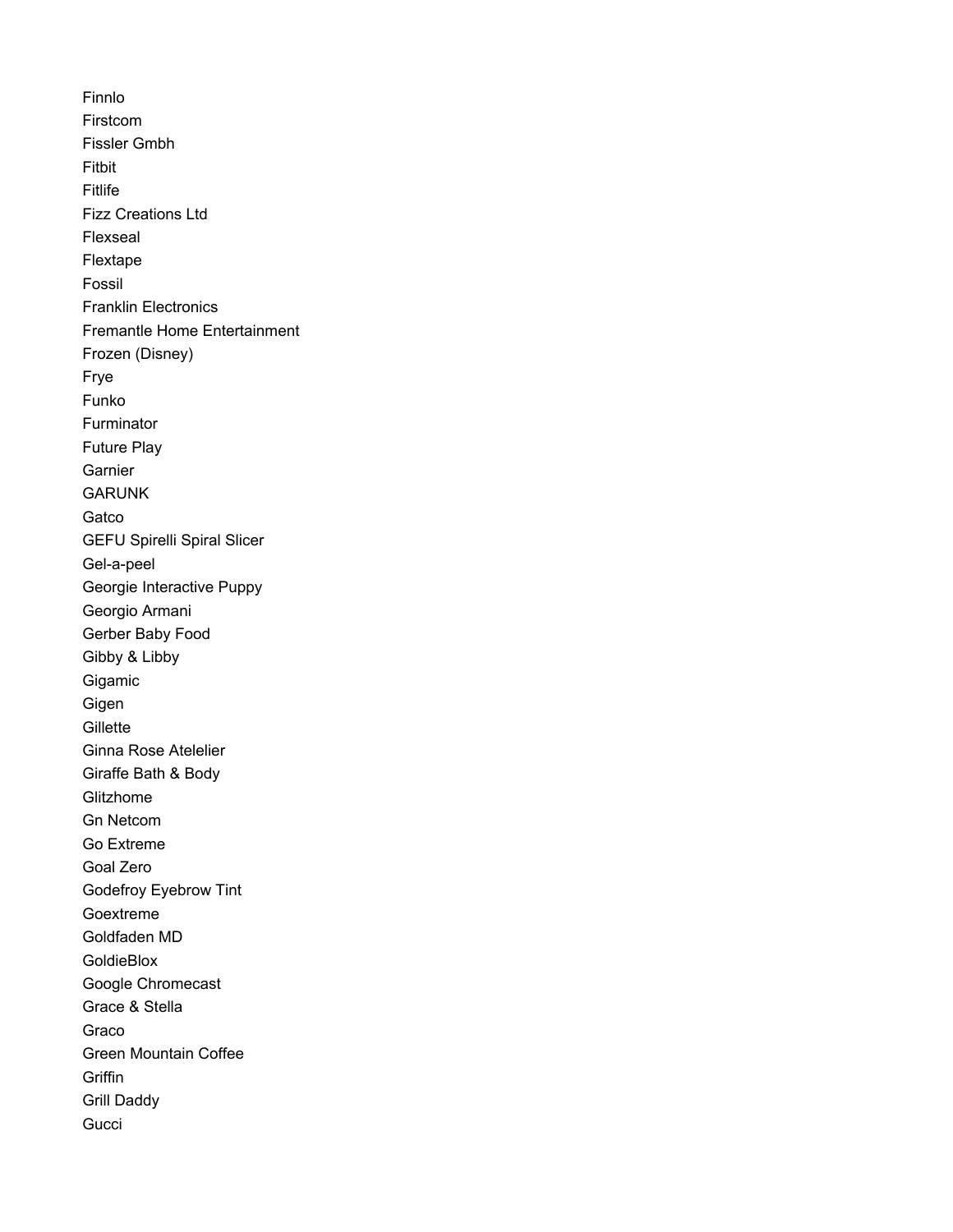**Guess** Guess How Much I Love You **Gund** Hallmark Hamilton Beach Hammer Hape Hape International Harry's Razors Hasbro **Hatchimals** Hauptstadtkoffer Havex Machines Hbo Helen of Troy Helle Heos Hess Honest Baby Hoover Hot Wheels Huion Hydro Flask Ikea Inkrite Inkwrite Inova Instyler Ion Ion Audio iPhone iRobot Roomba It Works It's a 10 Italkonline Ito Professional Jabra Jabra/Gn Netcom Jack Black Jane Iredale Jansport Japonesque Jennifer Lopez Jezebel And Paramour Jil Sander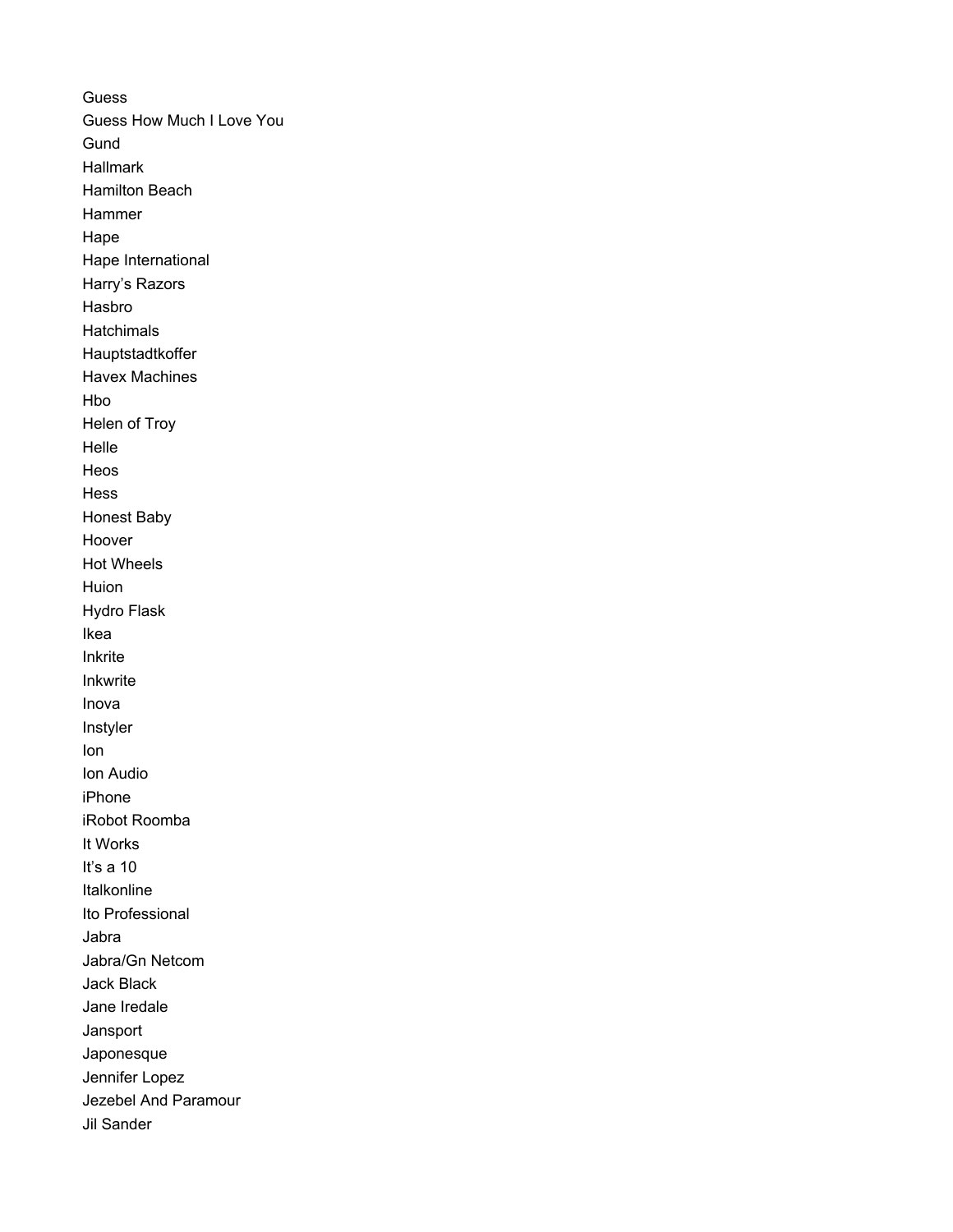Jo Malone Jockey John Frieda Jordan – shoes Josh Bach Jouer Juice Beauty Juicy Couture Kaarvie Kaavie Kate Spade Watches Kaytee KEEN Kenneth Cole Kera Therapy Keter Ltd Keurig Kidsbo Kiehl'S Kilner Kind Bars Kitchen Aid Kitchenaid Kitsound Klean Kanteen Klipsch Kong Company Koolatron Korres Kwick Sew Kylie Cosmetics L.O.L. Dolls L'Occitane L'oreal La Bella Donna La Roche Posay Lacosta Lalaloopsy Lamaze LaMode Lancome Lanruo Lax Leatherman Tool Lego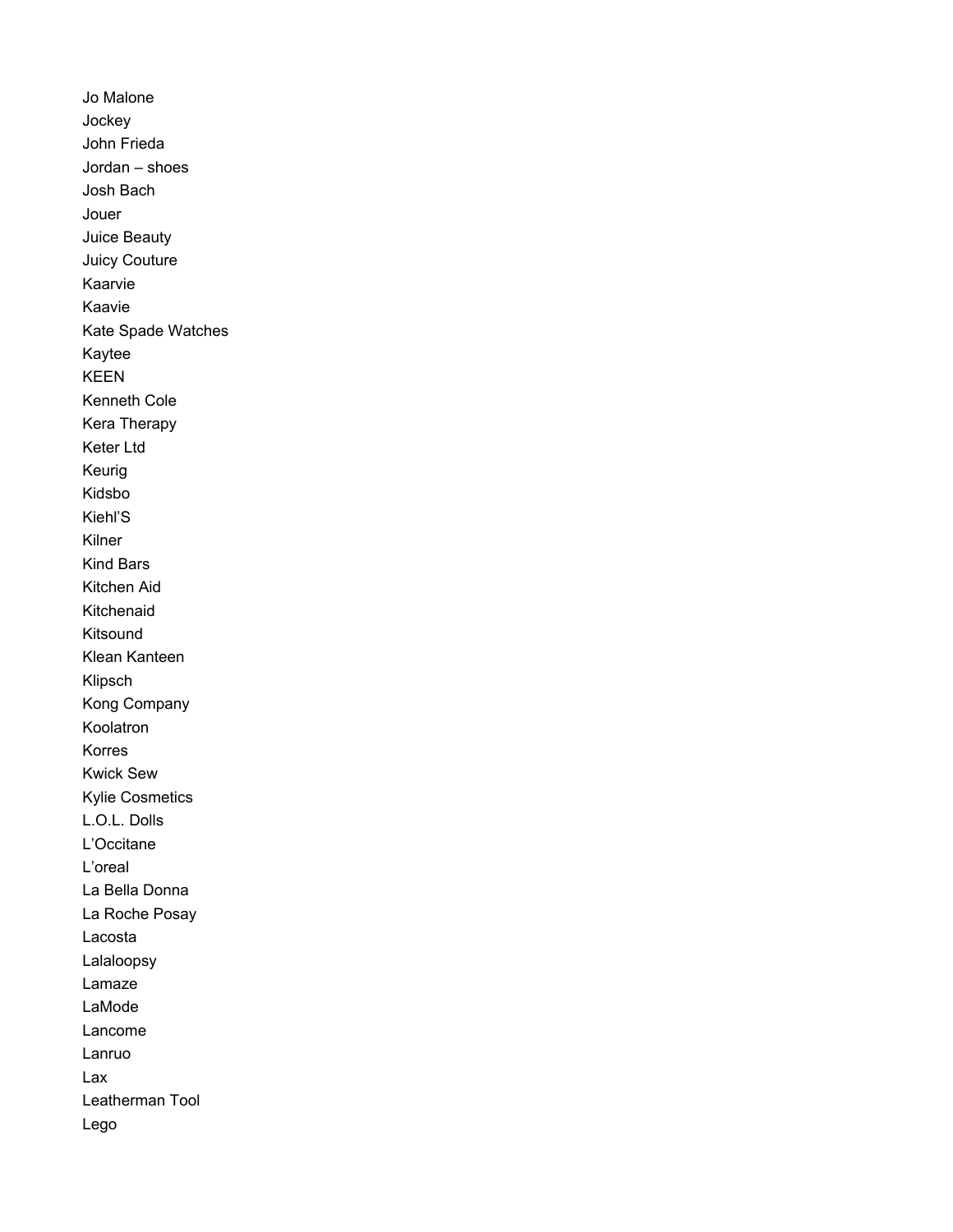Leicke Leicke Gmbh Leicke Sharon Levi'S Liberty Lifeproof Linksys Linxor Little Green Men Little Tikes Livivo Lodge Logitech Lokai Lol Surprise Lorac Louis Vuitton Luga Lush Mac Cosmetics Macoon Madax **Magformers** Magic Bullet Magic tracks Majestic Marantz Marc Anthony Marc By Marc Jacobs Marc Jacobs Mario Badescu Mario Cosmetics Marubhumi Marvel Mary Kay Matrix Biolage Mattel Maybelline M-Digita Meaningful Beauty Medela Mega Megagear Melissa & Doug MemorySoft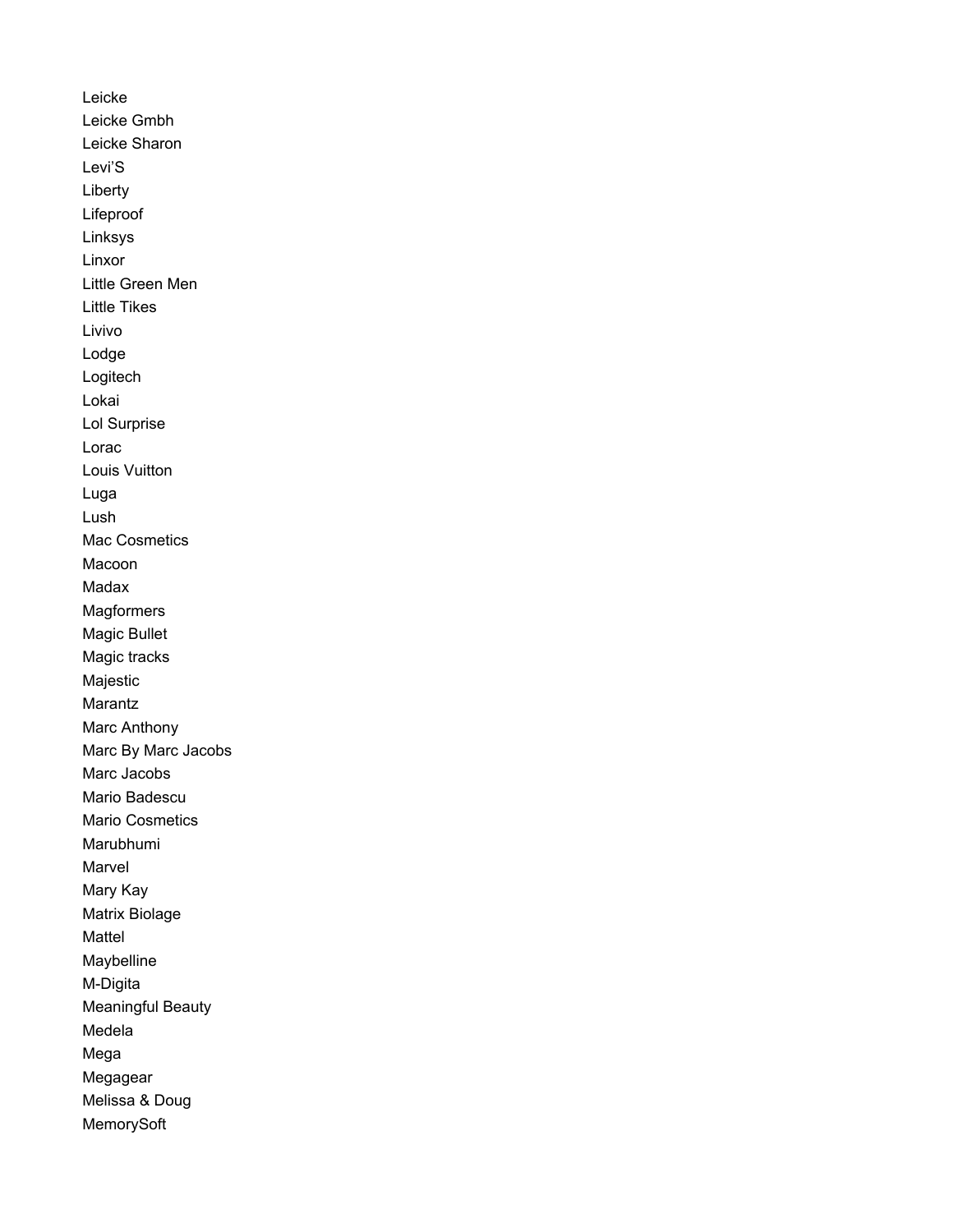Menaji Cosmetics Mensch on a Bensch Merrell Michael Kors Michele Microsoft Miele **Might Dog** Mirity MiroPure Mizuno Mlb Molton Brown Monsieur Bebe Monster Headphones Morning Pep Moulin Roty Mrs. Anderson'S Msi Munchkin Mustela MyLifeUNIT Nabisco Nanda Home **Nars Native Union** Nature Made Nature'S Sunshine **Neat Company Neato Robotics** Neewer Nerf Nestle Netgear Neuragen Pn New Balance **NextBase** Nickelodeon Nike **Nikon** Nikon Cameras Ninja Blenders Nintendo Nite Ize No More Excess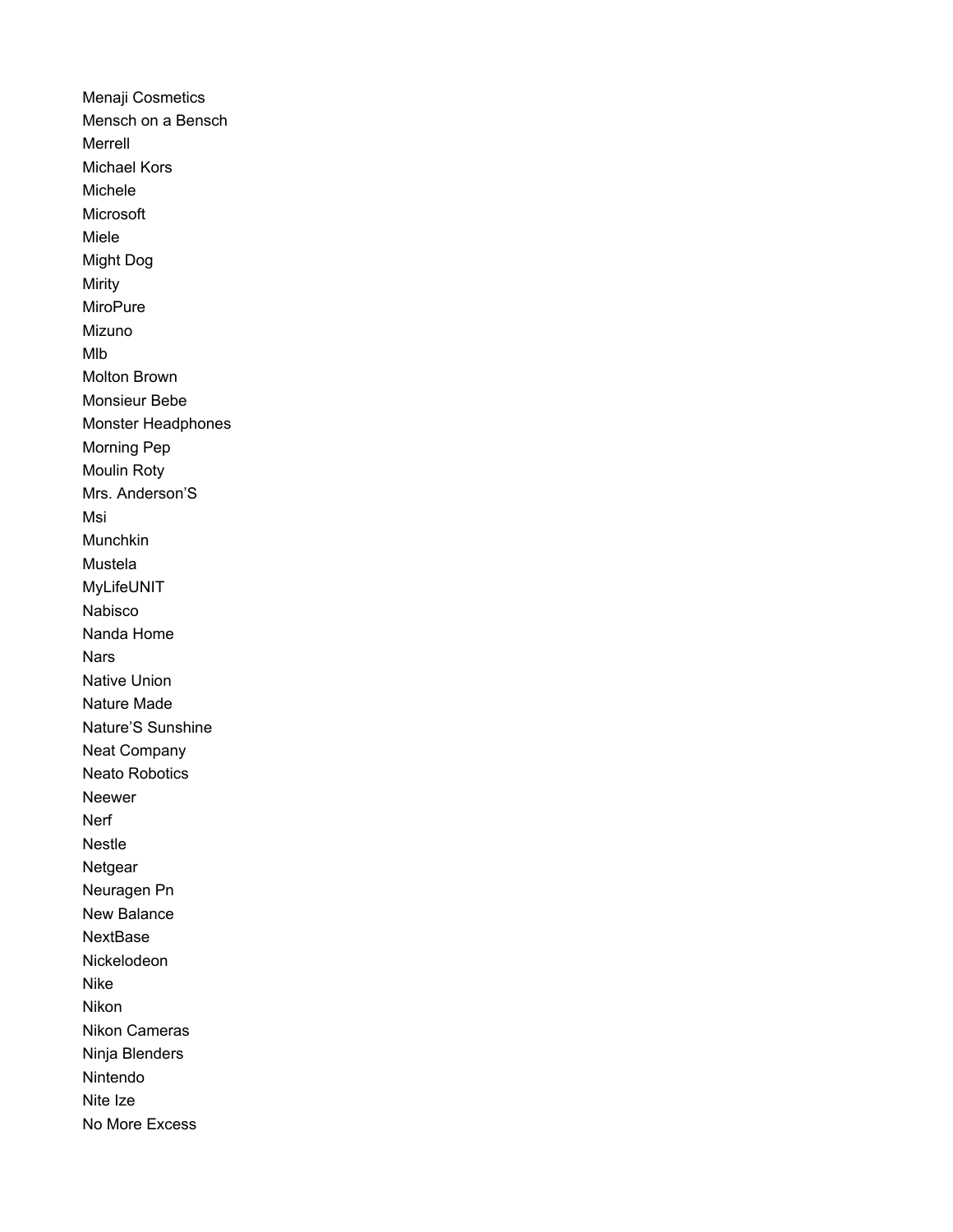Norelco North Face **NuBrilliance** Num Noms Numark **Nutranext NutriBullet Nutrilite** Nuxe Obagi Ocean Pacfic **Offray Olympus** Onkyo oofoos Opinel Opinet Oral-B **Orlane** Oscar Blandi Otter Box Oxa Oxo Pabobo Paddington Bear Panasonic Pandora Paper Magic Parker Pens Patagonia Pavilion Pecute Perfect Fitness Perfume Samples Perfume Testers Perricone Md PetArmor Peter Thomas Roth Petsafe Philips Accessories Philips Consumer Electronics Philips Norelco Philipsc Phillip Mercier Phillips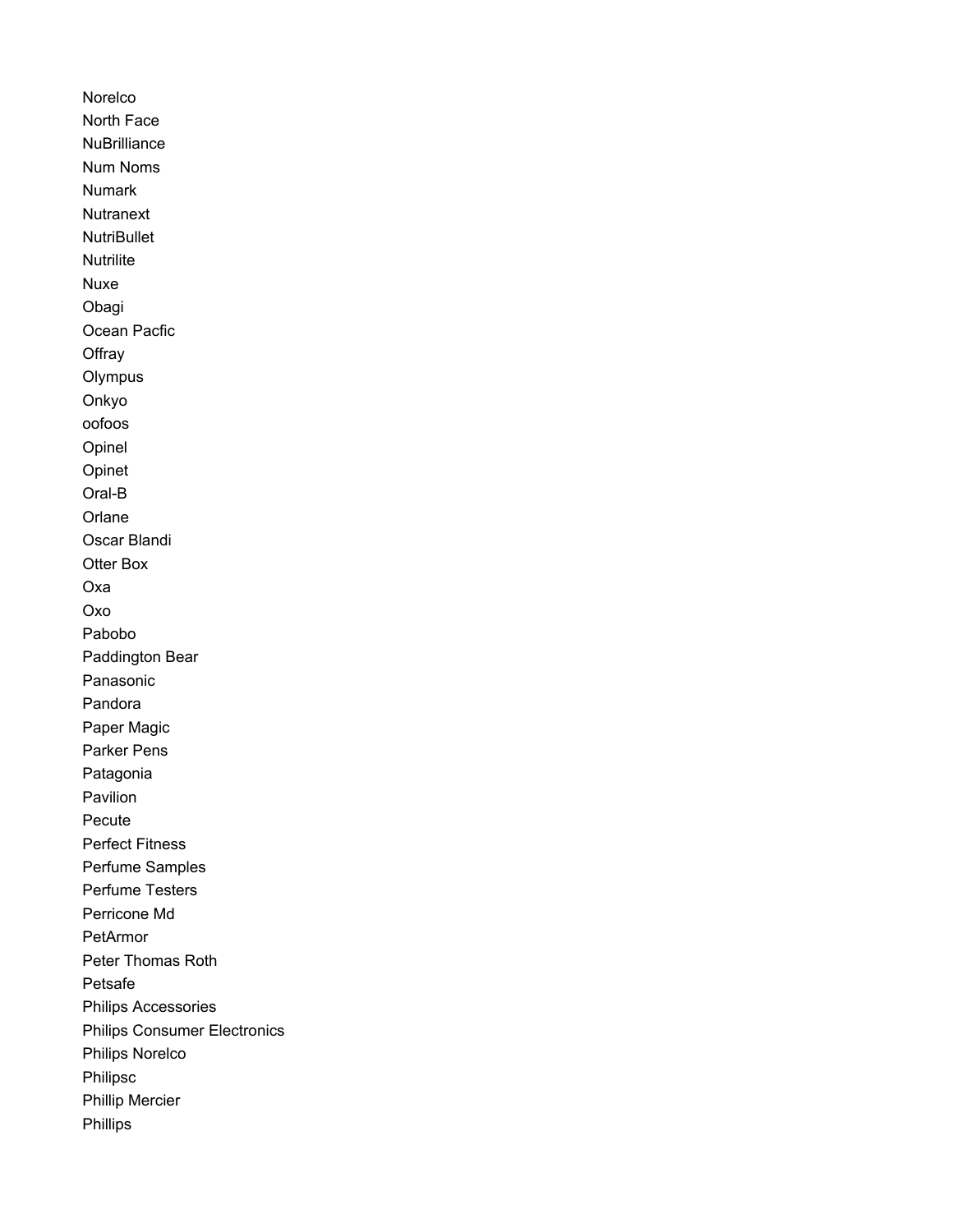Phyto Picci Pioneer Pirelli PJ Mask Pjxj Play-Doh Playgro Playmobil Playtex Pokemon Polk Power Rangers Presonus Price Pfister Prince Lionheart Princeton Tec Proctor-Silex Project MC Protrack Pure Encapsulations Pure Inventions Rainbow Light Rainbow Loom Rainbow Sandals Ralph Lauren Perfume Rasyan Rayban Rayware Razer Razor Red Castle Redkin Reebok Relic Renew Life Revlon Ripple Junction Rodan + Fields skincare Rode Rodial Roger & Gallet Rosetta Stone Rubbermade Rubie'S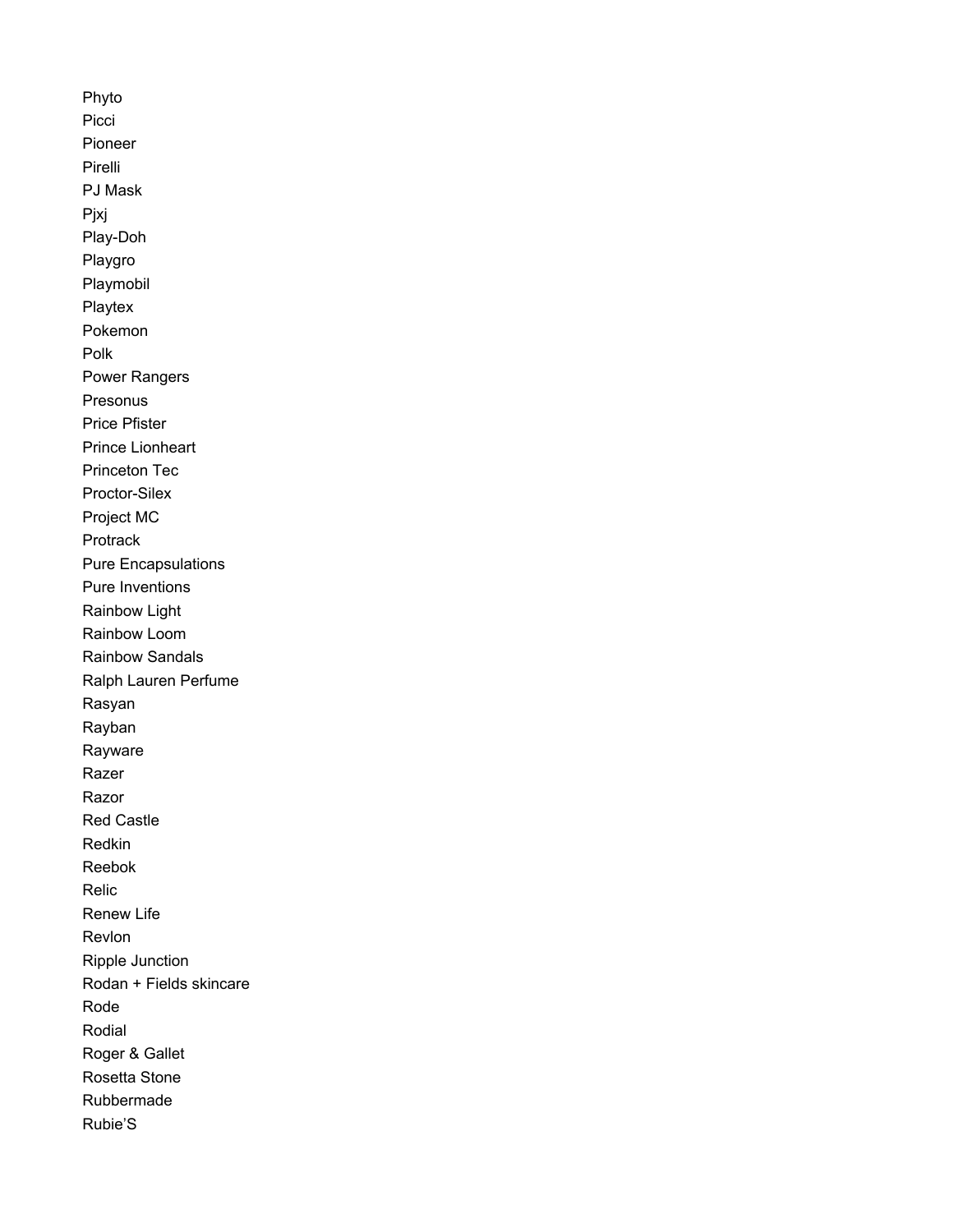Sachajuan Safeguard Safety 1St Samsonite Samsung Sandisk Sandisk Enterprise Saponificio Satechi Savfy Savfyâ® Scanpan Scentio Seastone Sennheiser Sensa Sentry Sephora Sheffield Shine Shiseido Shopkins Showtime Silvertrade Siphotrol Sk li Skagen Sketchers Skip Hop Zoo Skullcandy Skyn Iceland Slendertone Smooshins Snake Brand Snoopy Sno-Cone Machine SodaStream Sodial Sol Republic Solar Brite Solio Somme Institute Sony Cameras Sound United Spark Cafe Cups Speck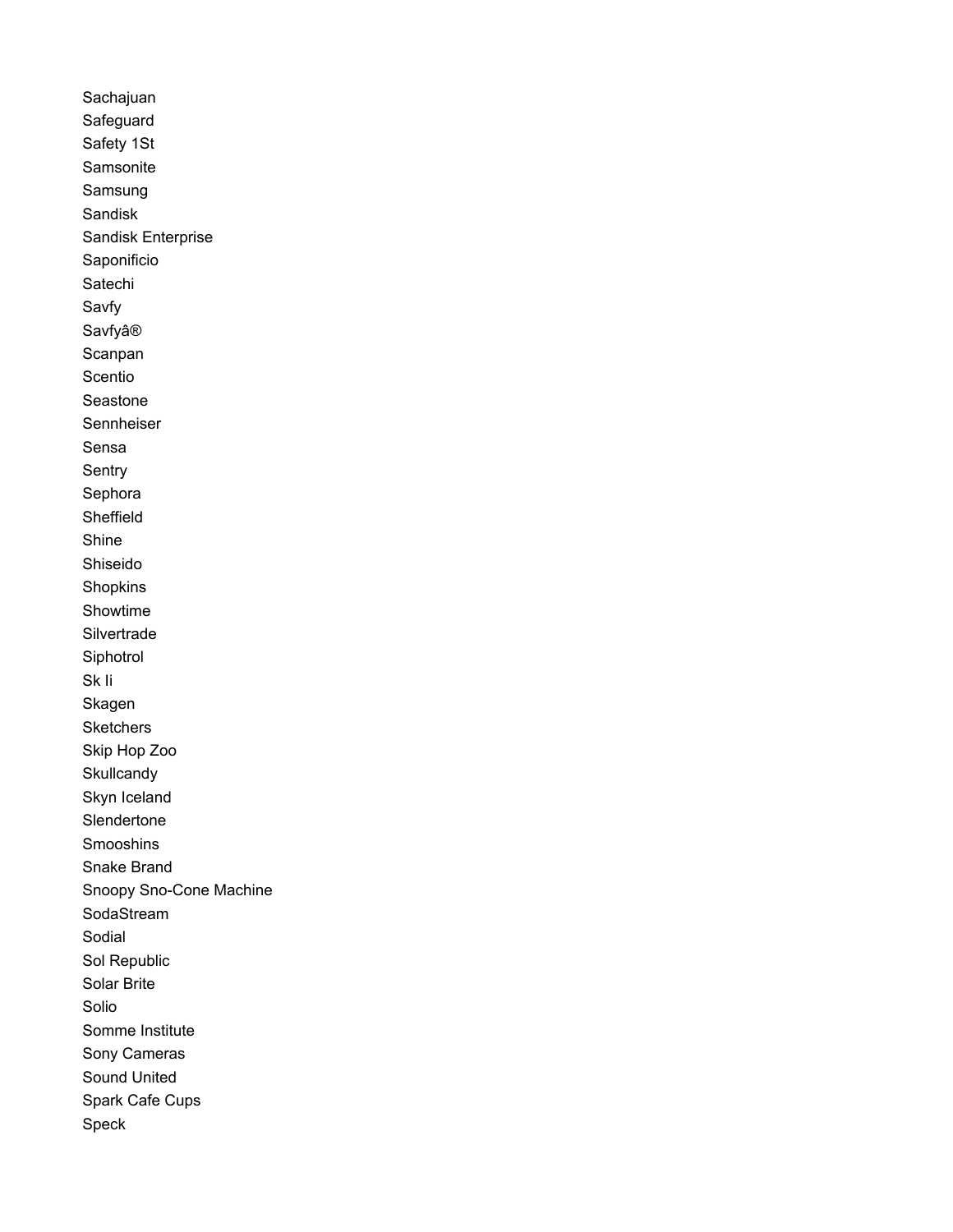Speedo Sperry Spigen Squeezoos srichland St. Tropez Stanley **Star Wars** Startech Steel Glo **Steelseries** Step2 **Stepping Stones** Steripen **Stickerfitti** Stila StillCool Strivectin **Stuff 4 Multiples** Stuff4 Sultra Suncast Sunwise Switchmate **Sylvanian Families Table Mate** Taotronics Tapestry Tascam Tech.Bean Telebrands The Art Of Shaving **Theraflu Caplets** Thermopro Thinkfun **Thirsty Milo** Timberland Time<sub>2</sub> Tinosorb **T-Mobile Prepaid Phones** Tommie Copper Tommy Bahama **Tommy Hilfiger TOMS** Toms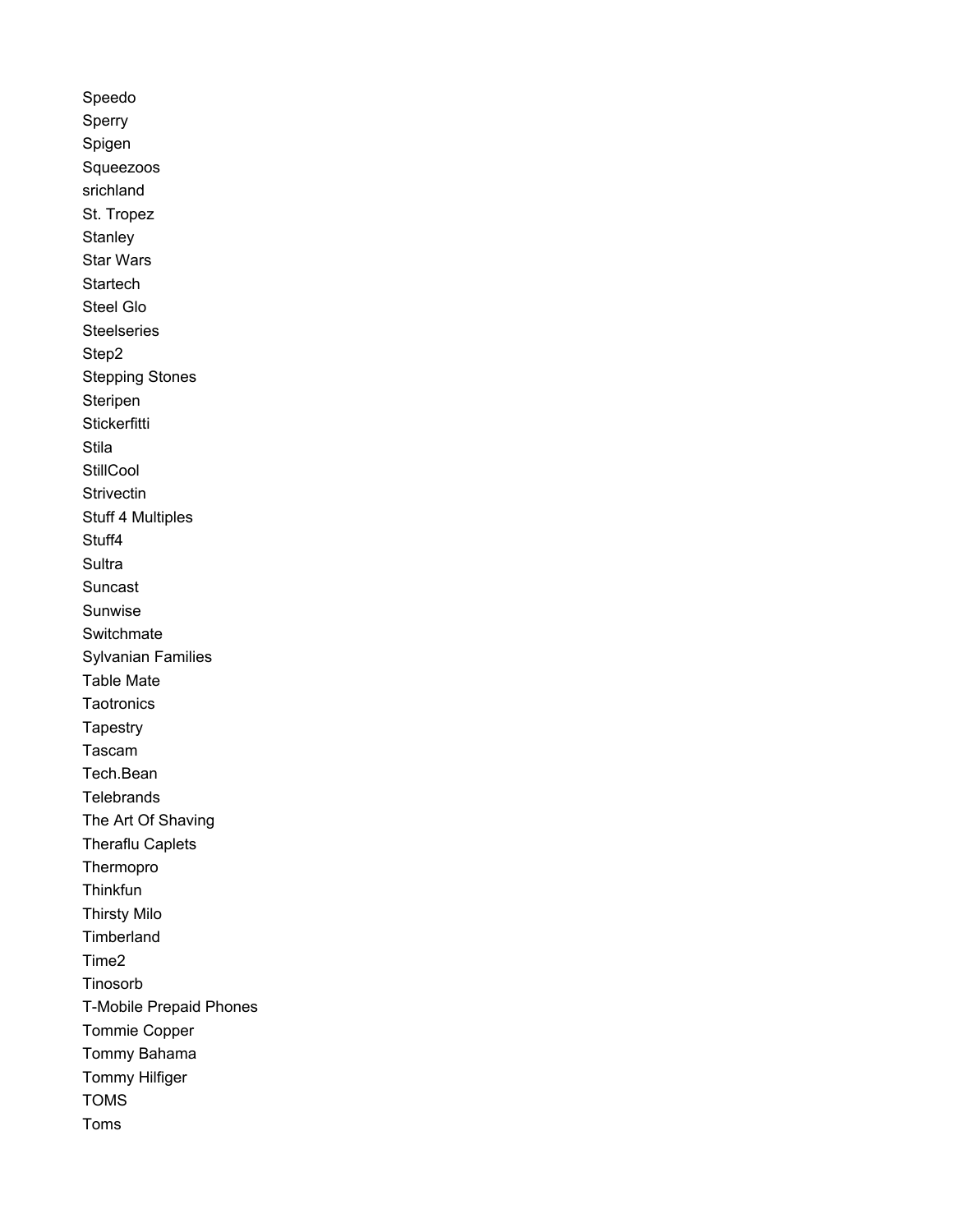**TORRAS** Toys Of Wood Oxford TP-Link Training Mask **Transformers Travelon Trendykid Tribe** True Religion Brand Jeans **TRX Tuffy** Tummy Tucker Tumtum Typhoon Tzumi Uggs ULAK Under Armour urpower Ust Vanra Vcube V-Cube Veggie Bullet Vera Bradley Vichy Victoria Secret Vinvent Longo Vionic VIP Products Vogue Patterns Vtt Vulli Wacom Walkfit Platinum Orthotics Warner Brothers Weber Wedderspoon Wen Western Digital Whitby Whitmor Williams-Sonoma Wilson Sporting Goods **Wilton**